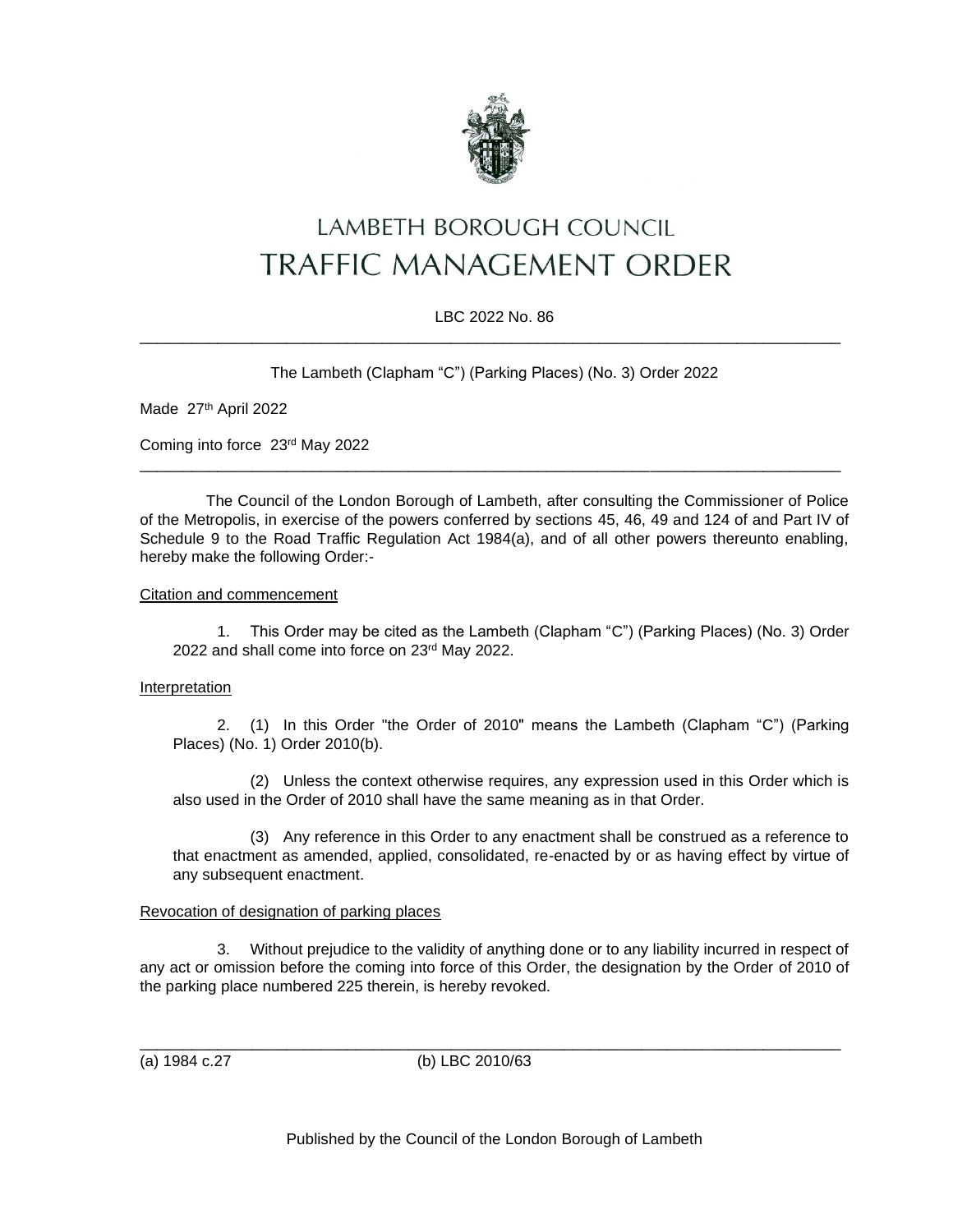# Designation of parking places and application of the Order of 2010 thereto

4. (1) Each area on a highway comprising the length of carriageway of a street specified in column 2 of the Schedule to this Order and bounded on one side of that length by the edge of the carriageway and on the other sides by a white line marking is designated as a parking place.

(2) The reference in this Article to a white line marking shall be construed as a reference to the white line marking (either broken or continuous) provided for in Schedule 7 to the Traffic Signs Regulations and General Directions 2016(a) or, if applicable, authorised by the Secretary of State by virtue of section 64 of the Road Traffic Regulation Act 1984.

(3) The provisions of the Order of 2010 (other than Articles 3, 15 and 41) shall apply to the areas designated as parking places by this Order as if in those provisions any reference to a parking place included a reference an area designated as a parking place by this Order and as if any reference to Schedule 6 to the Order of 2010 included a reference to the Schedule to this Order.

# Installation of ticket parking meters, placing of traffic signs, etc.

- 5. The Council shall:-
	- (a) place and maintain traffic signs indicating the limits of each parking place referred to in the Schedule to this Order;
	- (c) place and maintain in or in the vicinity of each parking place referred to in the Schedule to this Order traffic signs indicating that such parking place may be used during the permitted hours for the leaving only of the vehicles specified in Article 4(3) of the Order of 2010;
	- (d) carry out such other works as is reasonably required for the purposes of the satisfactory operation of each parking place referred to in the Schedule to this Order.

Dated this twenty-seventh day of April 2022

#### Ben Stevens Highway Network Manager

\_\_\_\_\_\_\_\_\_\_\_\_\_\_\_\_\_\_\_\_\_\_\_\_\_\_\_\_\_\_\_\_\_\_\_\_\_\_\_\_\_\_\_\_\_\_\_\_\_\_\_\_\_\_\_\_\_\_\_\_\_\_\_\_\_\_\_\_\_\_\_\_\_\_\_\_\_\_\_\_\_

(a) S.I. 2016/362